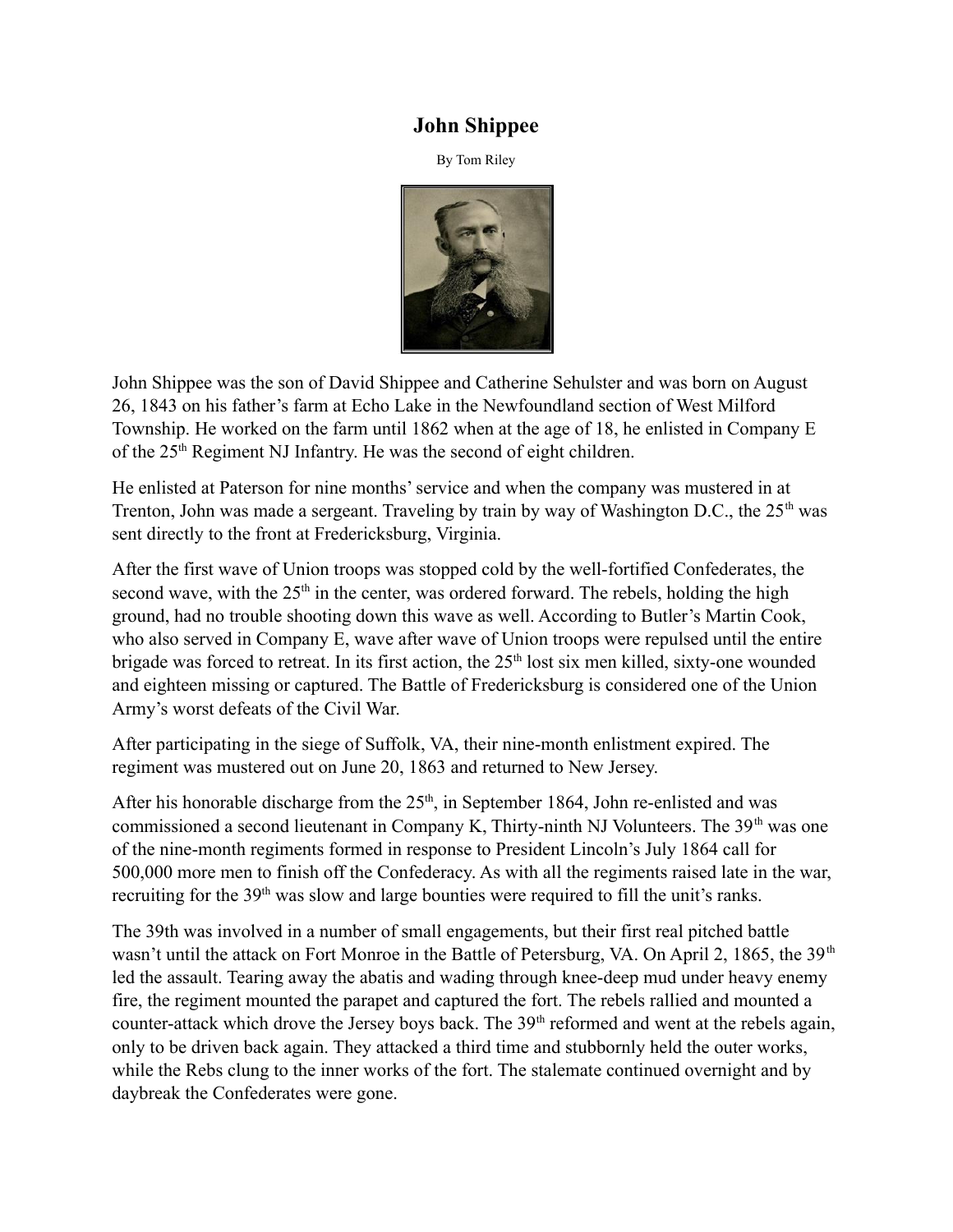During the battle, Lt. Shippee was knocked off his horse and a call went out for volunteers to carry him back to the Union lines. Silas and Jim Van Orden, two brothers from West Milford, offered to go. Grabbing a blanket, they crept across the battlefield and brought him safely back, crossing a brook where they had to wade in water up to their waists. Greatly appreciative, John always called the Van Orden boys his "body-guards" and credited them with saving his life.

The regiment took heavy losses in the engagement with seventeen men killed and seventy-four wounded. Although many were new recruits, the men of the  $39<sup>th</sup>$  proved they could fight like veterans.

They pursued Lee's army all the way to its surrender at Appomattox. They marched in the Grand Review of the Army in Washington D.C. at the end of the war and Lt. Shippee was mustered out of service with the rest of the regiment on June 17, 1865.

After a short visit with his family, twenty-one year old John Shippee left to seek his fortune as a roughneck in the oil fields of Pennsylvania. Returning home after four years, he married Elizabeth Brower, came to live in Butler, and took up the carpentry trade. He worked for some time as a journeyman, then started his own business, working as a contractor and builder. His home on Manning Avenue is an excellent example of his craftmanship.



While working in the carpentry business, John was also studying to become an undertaker, a trade he would practice for the next thirty years. The first floor of his home became a funeral parlor and the barn in back, his embalming studio.